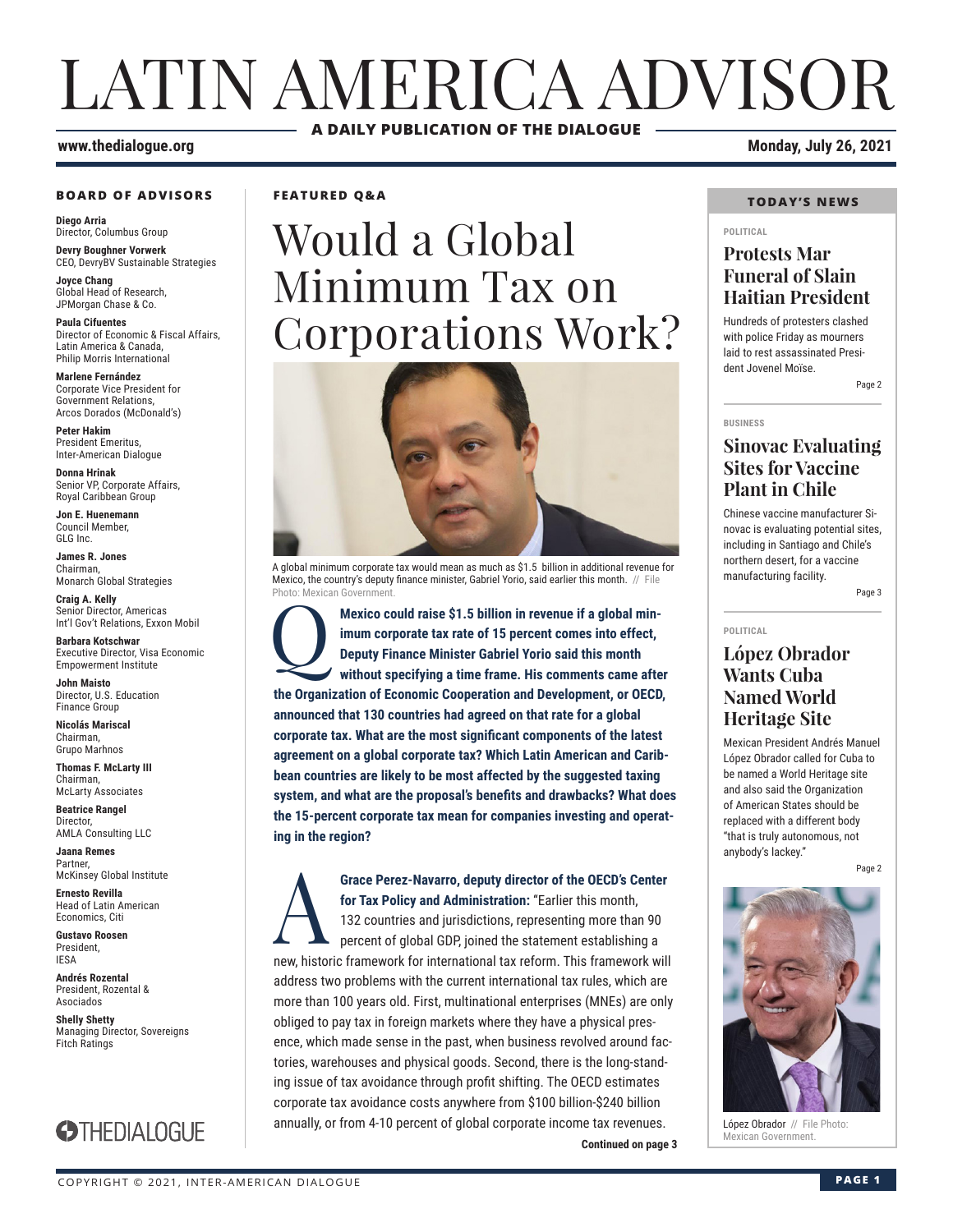### **POLITICAL NEWS**

# Violent Protests Mar Funeral of Slain Haitian President

Hundreds of protesters clashed with police Friday outside the funeral of assassinated Haitian President Jovenel Moïse, NPR reported. Shots erupted outside the funeral in Cap-Haïtien, and tear gas and black smoke wafted into the area where Moïse's widow Martine and other mourners had gathered to lay Moïse to rest. Chants from the protesters at times overpowered the remarks of religious leaders speaking at the ceremony. There were no immediate reports of injuries, CNBC reported. A U.S. delegation that was attending the funeral departed Haiti early after the gunshots broke out and authorities began carrying out crowd-control measures, according to White House Press Secretary Jen Psaki. Protesters shouted at Haitian officials arriving for the funeral, with demonstrators accusing them of responsibility for Moïse's killing, Reuters reported. The delegation, led by U.S. Ambassador to the United Nations Linda Thomas-Greenfield, returned safely to the United States, CNBC reported. Before leaving Haiti, however, Thomas-Greenfield was able to meet with Haitian leaders at the funeral, including newly inaugurated Prime Minister Ariel Henry and Claude Joseph, who had led the country in the days following Moïse's assassination on July 7. The U.S. delegation also included House Foreign Affairs Committee Chairman Gregory Meeks (D-N.Y.), Rep. Jeff Fortenberry (R-Neb.) and Juan Gonzalez, the National Security Council's senior director for the Western Hemisphere. Daniel Foote, the Biden administration's special envoy to Haiti, and U.S. Ambassador to Haiti Michele Sison were also part of the delegation, CNBC reported. Upon the group's arrival in Haiti, Thomas-Greenfield expressed U.S. solidarity with the Haitian people and condolences to Martine Moïse. "Our delegation is here to bring a message to the Haitian people: You deserve democracy, stability, security and prosperity, and we stand with you in this time of crisis," she said, CNBC reported.

Martine Moïse, her arm in a sling after she was wounded in the attack on her husband, arrived at the funeral to protesters' cries of "Justice! Justice!" She climbed a set of stairs toward the late president's coffin, which was draped with a Haitian flag, NPR reported. She placed her left arm on the coffin and then brought her hand to her heart. Her three children stood at her side, and her eyes welled with tears.

# López Obrador Wants World Heritage Designation for Cuba

Mexican President Andrés Manuel López Obrador on Saturday called Cuba "an example of resistance" to U.S. influence and suggested the entire Caribbean nation should be declared a World Heritage site because of it, El Universal reported. Though the United Nations uses the World Heritage designation to honor historical sites, according to the AP, López Obrador proposed it in praising Cuba's ability to resist what he called U.S. hostility since 1959, the Associated Press reported. "Cuba, the country that for more than half a century has asserted its independence, politically confronting the United States," López Obrador said during an event at the Chapultepec Castle commemorating the 238th birthday of Simón Bolívar, who led the liberation of South America from Spanish rule in the early 1800s, El Universal reported. "We may or may not agree with the Cuban Revolution and with its government, but resisting 62 years without submission, it is quite a feat," he added. The leftist Mexican president did not mention recent nationwide protests in Cuba, the largest in decades, that were violently repressed by the Communist government. López Obrador has in the past called for an end to U.S. sanctions that limit trade with Cuba. At the same event, López Obrador also called for replacing the Organization of American States with "a body that is truly autonomous, not anybody's lackey," the AP reported. Mexico has publicly disagreed with the Organization of American States over the body's role in the political situation in countries such as Bolivia.

#### **NEWS BRIEFS**

## **Tens of Thousands Protest to Demand Bolsonaro's Impeachment Over Covid**

Tens of thousands of Brazilians swarmed the streets on Saturday in the fourth weekend of planned protests calling for the impeachment of President Jair Bolsonaro over his handling of the Covid-19 pandemic, Agence France-Presse reported. Marches were planned in 400 cities and towns across Brazil, mostly by leftist political parties, labor unions and social groups that oppose Bolsonaro. The president is under investigation for alleged negligence in managing Covid-19, which has killed more than 550,000 people in Brazil, the second-highest death rate in the world after the United States.

## **Guatemalan Anti-Graft Prosecutor Flees Country Following His Firing**

Anti-corruption prosecutor Juan Francisco Sandoval fled Guatemala late on Friday hours after Attorney General Consuelo Porras fired him and accused him of unspecified "abuses," the Associated Press reported. The former head of the Special Prosecutor's Office Against Impunity, Sandoval said he was removed because of his probing of top officials in the administration of President Alejandro Giammattei. Several U.S. State Department officials spoke out against Sandoval's firing on social media.

## **Argentine Investment Fund Becomes Major Buyer of Company Debt**

Argentina's largest pension fund, which is part of the Anses state pension manager, is becoming the country's largest buyer of long-term company debt, Bloomberg News reported Friday. Anses' fund manager unit has purchased as much as 80 percent of recent dollar-linked debt by YPF, Pan American Energy and a unit of Albanesi, the news service reported, citing unnamed people with knowledge of the matter.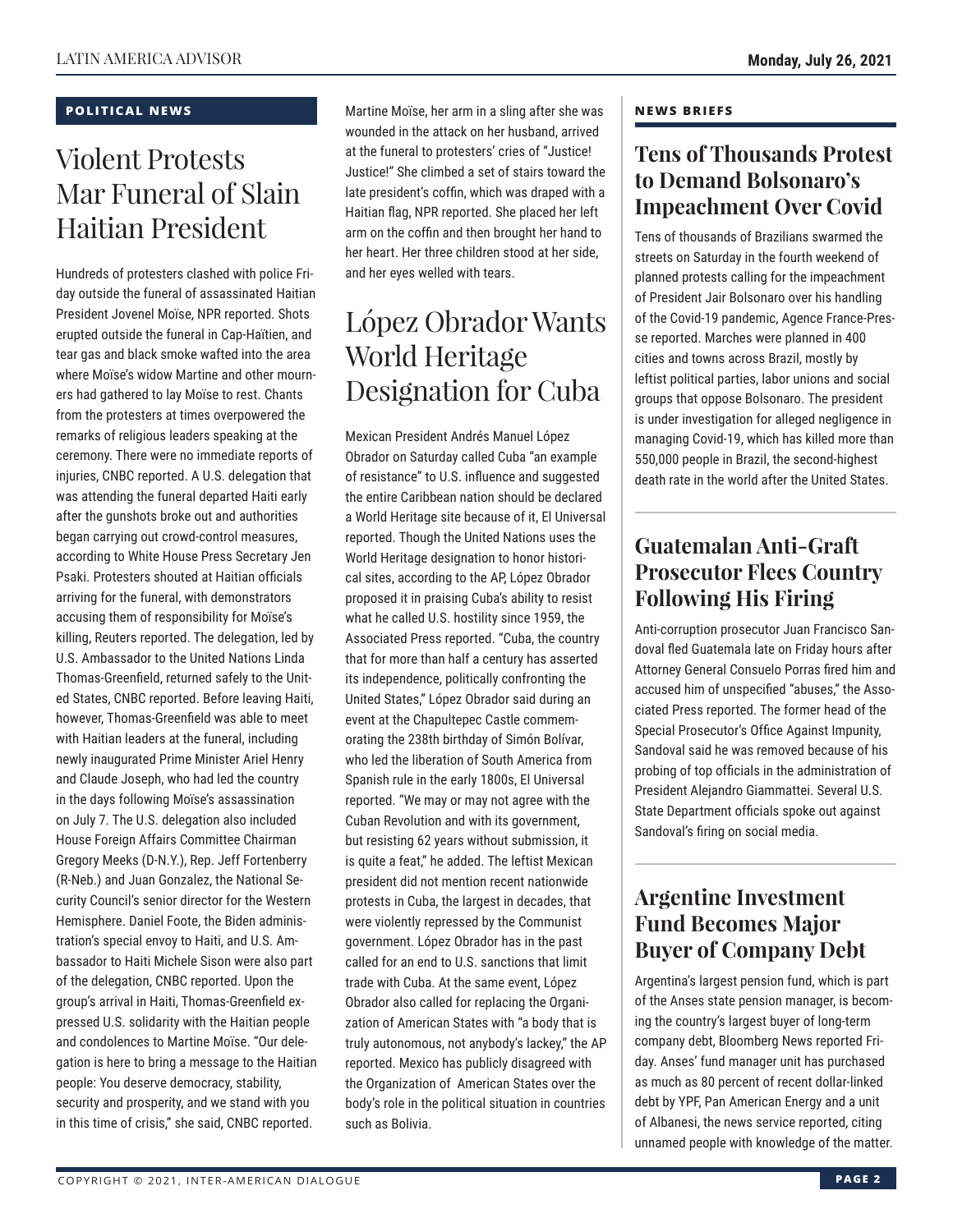## Nicaraguan Agents Arrest Seventh Presidential Hopeful

Nicaraguan authorities on Saturday placed under house arrest opposition leader Noel Vidaurre, the seventh presidential hopeful to be detained in recent weeks, the Associated Press reported. With Vidaurre's arrest, nearly all potential candidates challenging President Daniel Ortega in the Nov. 7 elections have been detained. Political commentator Jaime Arellano was also placed under house arrest on Saturday after criticizing a speech by Ortega. Vidaurre, one of the potential contenders of the Citizens for Liberty alliance, is accused of "undermining the sovereignty" of the country under a treason law that the Ortega-controlled National Assembly passed last December, Agence France-Presse reported. Citizens for Liberty recently announced it had picked Óscar Sovalbarro as its candidate. It was not clear if Sovalbarro had accepted the nomination. Ortega's government over the past two months has cracked down against opponents, detaining 28 opposition figures, including seven presidential contenders, journalists and opposition activists. Presidential candidates can register from July 28 to August 2. The speaker of Nicaragua's assembly, Gustavo Porras, confirmed last week that Ortega will be the ruling Sandinista National Liberation Front's candidate in the November vote. Ortega was first elected president in 1984 and ruled until 1990 before returning to power in 2007. He has since won two successive re-elections, AFP reported.

## **BUSINESS NEWS**

# China's Sinovac Evaluating Sites for Vaccine Plant in Chile

China's Sinovac is evaluating potential sites for the construction of a vaccine manufacturing

## **FEATURED Q&A / Continued from page 1**

The agreed statement provides the following two-pillar solution to these problems: Pillar One would update the international tax rules by giving market jurisdictions new taxing rights over the largest and most profitable MNEs, whether or not there is a physical presence. This amounts to new taxing rights over approximately \$100 billion, and Pillar Two provides a minimum tax on corporate profit of at least 15 percent. Pillar Two is expected to generate more than \$150 billion in new tax revenues globally and put an end to tax havens. The two-pillar solution will help Latin American economies by providing greater taxing rights over the largest MNEs and by putting a floor on tax competition so that they don't lose revenue and investment to low-tax jurisdictions. The minimum tax will mean that using offshore structures and transactions in low-tax jurisdictions to try to reduce corporate income taxes will have limited impact because the minimum tax of at least 15 percent will apply."

Eugenio Grageda, senior counsel at Holland & Knight: "July's<br>
G20 accord paves the way for<br>
an agreement, but negotiations<br>
must continue at the OECD and Inclusive **sel at Holland & Knight:** "July's G20 accord paves the way for an agreement, but negotiations must continue at the OECD and Inclusive Framework level. There are still fundamentally different positions, an immense amount of complexity and frustration by multinationals. For example, developed countries criticize the unrealistic allocation of profit to market countries based on distribution without considering risks, research and development factors, as well as the lack of economic rationale as to which industries are in or out of scope. For developing countries to benefit under Pillar One, the nexus threshold should

plant in Chile, officials of the South American country said Friday, Reuters reported. Chile has depended heavily on Sinovac's Covid-19 vaccine. The country also helped to lead trials last year of Sinovac's vaccine against the disease. Earlier this month, a group of Sinovac executives visited potential locations for the plant

be small, and the formula should be easy to apply. If the OECD follows the U.S. higher threshold proposal, the benefits may not be as expected for developing countries. With the United States and BRIC countries becoming bigger markets, both could benefit from the U.S. proposal to widen the scope of Pil-

## **The adoption of a minimum tax should be part of countries' sovereignty, but the OECD should issue guidance..."**

**— Eugenio Grageda**

lar One to all businesses; European countries could be the big losers. The benefits of Pillar Two for developing countries will depend on the ordering of the measures it is comprised of. As of now, the income inclusion rule, creating shareholder level taxation, will be triggered before the undertaxed payments rule, which denies a deduction or withholding at source. In this order, developed countries will have prevalence over source states, which are more likely to benefit from the undertaxed payments rule. Based on recent agreements on a 15 percent rate, it is also likely to see many low-tax countries imposing 15 percent taxes on multinationals as a defense mechanism of their primary right to tax. The means to do that could be 1.) by applying the same minimum tax equally to all entities; 2.) in the form of a tax applicable only to in-scope multinationals; or 3.) as a tax whose application could be conditioned upon a tax by the parent country. **Continued on page 4** 

in Santiago and also in Chile's northern desert region, the wire service reported. "This is an investment that could be made very quickly and that would make the plant ... operational in the first quarter next year," Economy Minister Lucas Palacios told reporters after a visit to a potential site near Antofagasta.